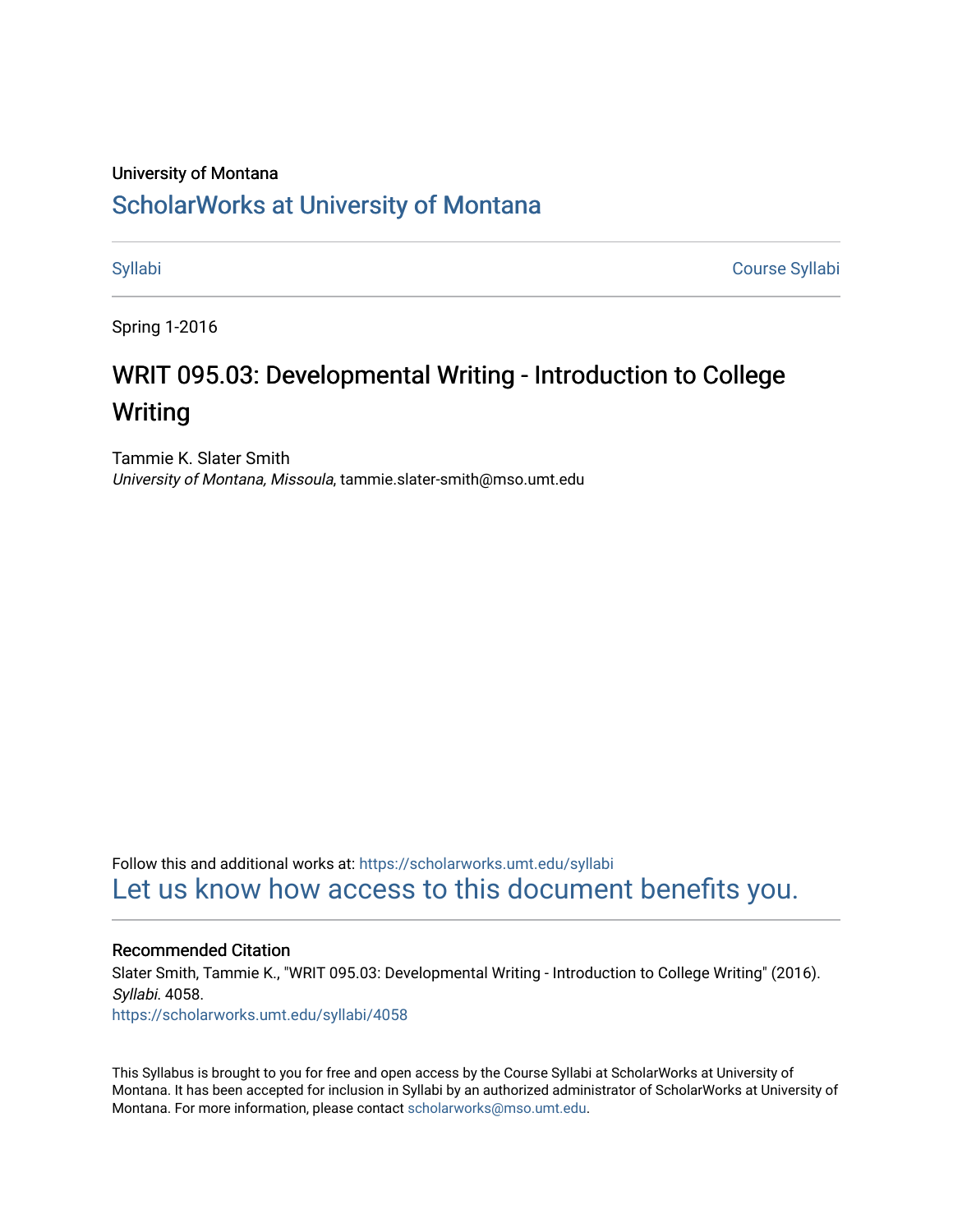# **WRIT 095: Introduction to College Writing**

**Instructor:** Tammie Slater Smith **Office**: HB 02 **Office Hours:** By Appointment Only **Email**: tammie.slatersmith@umontana.ed[u](mailto:mark.medvetz@umontana.edu)

# The Course

WRIT 095 is a college-level course designed to introduce you to the kinds of reading, writing, and thinking you will be doing in the academic setting of the university. Course content will help you build on the competence you bring from your experience as a reader, writer, learner, and language-user in other settings and will support your development as a writer as you locate yourself in the university community. Discussions and writing assignments provide practice in the sorts of reading and writing you will encounter not only in disciplines across the campus but also in both business and civic communities.

# The Work

A composition course is unlike most of the classes you will take while at the University of Montana. In other classes, there will be a specific amount of well-defined material to be covered, and, often, lecturing is the common mode for distributing that information. Although your instructor will give you information and guide you as you develop effective writing strategies and practices, becoming a better writer does not happen from listening to lectures. Your writing will improve as you commit time to the readings and assignments and time to writing multiple drafts in a variety of genres. Along with developing rhetorical knowledge, writing strategies, and practices so that you can express your ideas clearly and effective, you will come to see writing as a way of learning. All of this means that you will need to dedicate considerable time and effort to your work, both in the classroom and at home.

# About writing

Writing is a process that helps people discover their ideas and understandings as well as converted to others. All aspects of that process will be important elements of your writing for this course--from brainstorming and making quick jottings of ideas to preparing final, edited papers

Writing and reading in a variety of genres allow for practic in the sorts of thinking, reading, and writing necessary in academic, business, and civic communities

Writing, reading, speaking, and listening are complementary activities

# WRIT 095 Outcomes

The outcomes describe what students should strive to acquire by the end of the semester. *These outcomes are adapted from those established by the Council of Writing Program Administrators in 2000.* By the end of WRIT 095, students should begin to:

# Rhetorical Knowledge

 $\Box$  Produce focused writing that is developed and persuasive

Understand the needs of different audiences

Understand the place of writing its value as currency -in academic, professional, and civic communities

# Critical Thinking

- **Engage in inquiry and writing as ways of learning**
- $\Box$  Understand the colaborative and social aspects of learning
- $\Box$  Identify and reflect on their own literacy practices and develop selfreflection to assess writing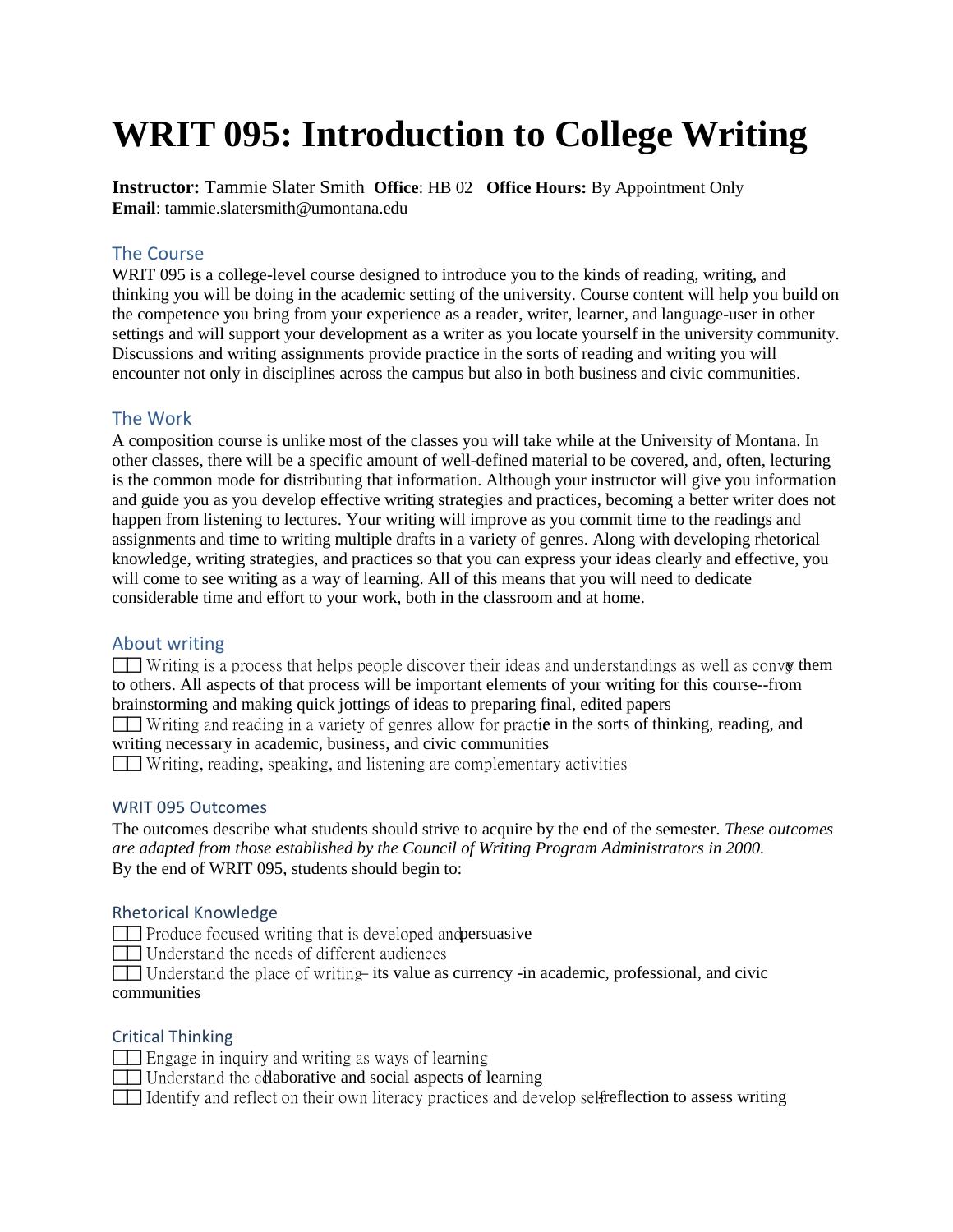# Reading

 Build multiple reading strategies to observe, analyze, and synthesize texts  $\Box$  Develop strategies to read their own texts and analyze their rhetorical choices

# Writing

Acquire strategies to draft and shape written texts, including development and organization

Employ invention and informal writing to help generate and explore ideas

 $\Box$  Use strategies to edit texts

Control conventions of spelling, grammar, and punctuation

# Required work for the semester will include:

Three major writing assignments:

- Writing a literacy narrative
- Analyzing a text final draft 800 to 1,000 words
- Writing an evaluation final draft 800 to 1,000 words
- Writing a Reflection Letter at the end of the course

Other ongoing work for the course will involve:

- Assigned reading materials
- Informal writing/journal responses and exploratory essays
	- o These will be done in class and at home for the next class (and typed when specified), and students may be asked to share in these informal writings and observations
- Small group and class participation
- Writing workshops (details during class)
- A writing portfolio

You will have an opportunity to revise essays after receiving comments and suggestions from classmates and the instructor

# Course texts and materials:

*The Norton Field Guide to Writing*, Richard Bullock, 3rd ed., W.W. Norton & Company, Inc. Journal and other general writing materials

• Materials for a writing portfolio or optional e-portfolio

# Grades

#### Final Grade

I encourage you to talk with me at any time to better understand my comments or to discuss your overall progress and success in the class. Success in this class depends on:

- Meeting all the requirements
- The quality of your written, electronic, and oral work
- Your willingness to enter into the spirit of inquiry, which includes intelligent and appropriate contributions to the class discussions, engagement with topics and lessons, and quality effort on your projects.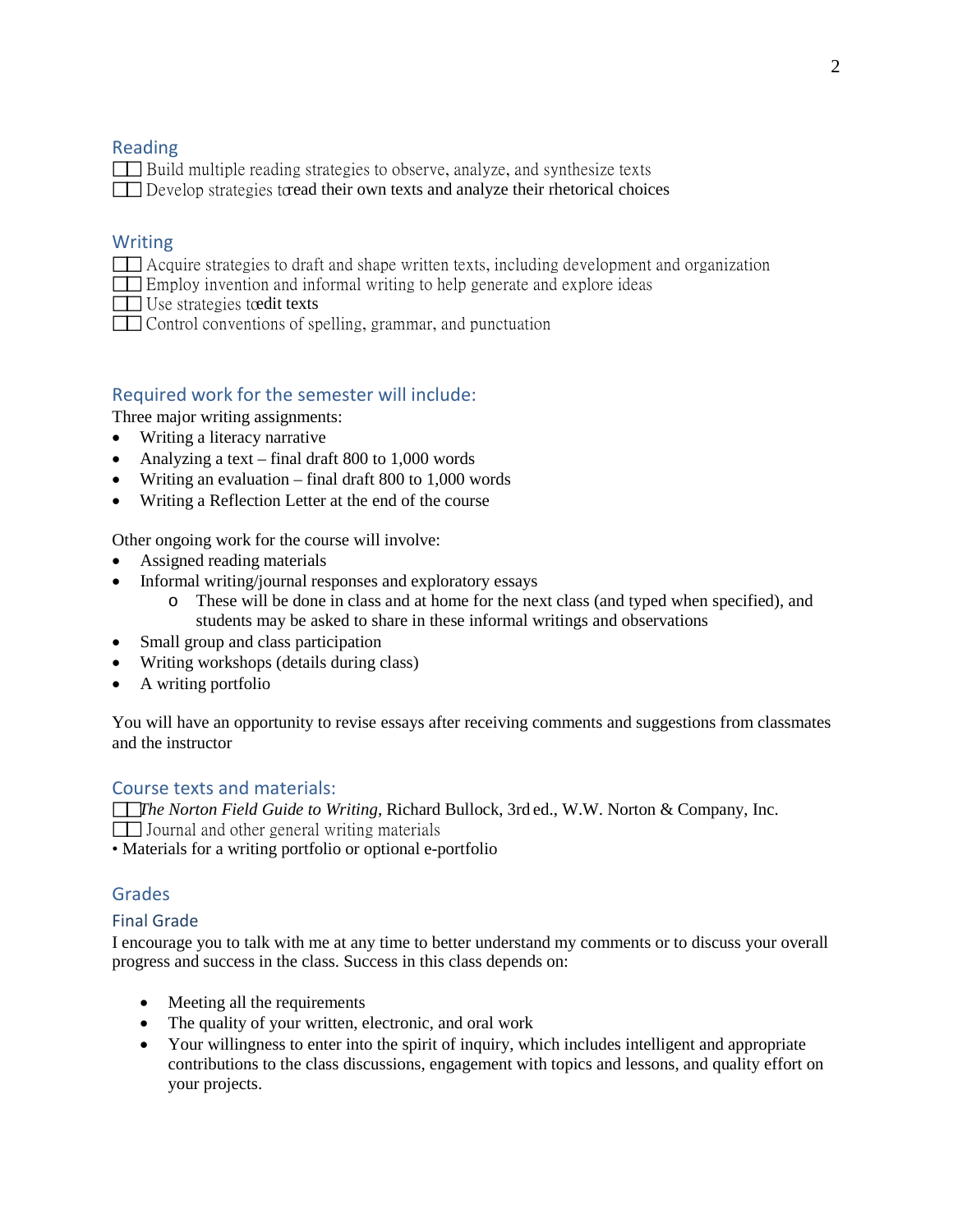Your final grade will be based on the following percentages:

- 1. Participation: 10%
- 2. Informal writing: 10%%
- 3. Final portfolio: 80%

*Please note: Students are expected to attend all class meetings and complete all assignments for courses in which they are enrolled.* [Academic Policies and Procedures](http://www.umt.edu/catalog/academics/academic-policy-procedure.php)

#### Required Technology: Campus E-mail Accounts and Moodle:

Please activate your campus e-mail account right away. Every student is issued a university e-mail account, and there is no cost. Go to any technology help desk on campus for assistance on either campus. *You will need to activate your email before you can access Moodle)*.

This course requires essential computer skills so that you can access email and negotiate Moodle. *Early in the semester, UM offers a number of Moodle workshops. If you are unfamiliar with Moodle or if you have limited computer experience, please attend these workshops.* You will be expected to work with computers for appropriate class assignments, and most correspondences will be conducted via email/Moodle. Most class materials and instructions will be posted in Moodle. You will submit all required work electronically. *With the exception of some initial explanations during our first classes, please do not expect extra time in class for any learning curve you might face with technology*. Likewise, please do not expect any extensions on due dates for an assignment because of any technical difficulties you have not conquered. Backup all work.

#### Course Requirements and Policies

#### Participation and Preparedness:

Course assignments are designed to produce your best results, both in course performance and in overall learning. The more assignments you neglect, the poorer your performance will be. Make use of this experience by completing all assigned homework and drafts and by participating in class and with your peers. This class is based on the discussion and production of writing in multiple genres and about a variety of issues and topics. I am relying on your contributions to class discussions and to the work of your classmates. Approach this component of your course as another rhetorical situation. I am the grading audience, but your peers are an audience as well. Course expectations include intelligent and appropriate contributions to the class discussions, engagement with the topics and the lessons, and quality effort on your projects.

#### Writing

You will have the opportunity to develop all of your major projects through a process of inquiry and drafting. You will compose papers in and out of class, alone and with your small group. For some of your writings, you will be required to bring enough draft copies to share with your group or ask you to email your papers to group members for workshop. We will include whole-class workshops into the drafting process. *All inquiry projects must be completed for you to pass the course*. I will respond to these projects with written comments focused on suggestions for revision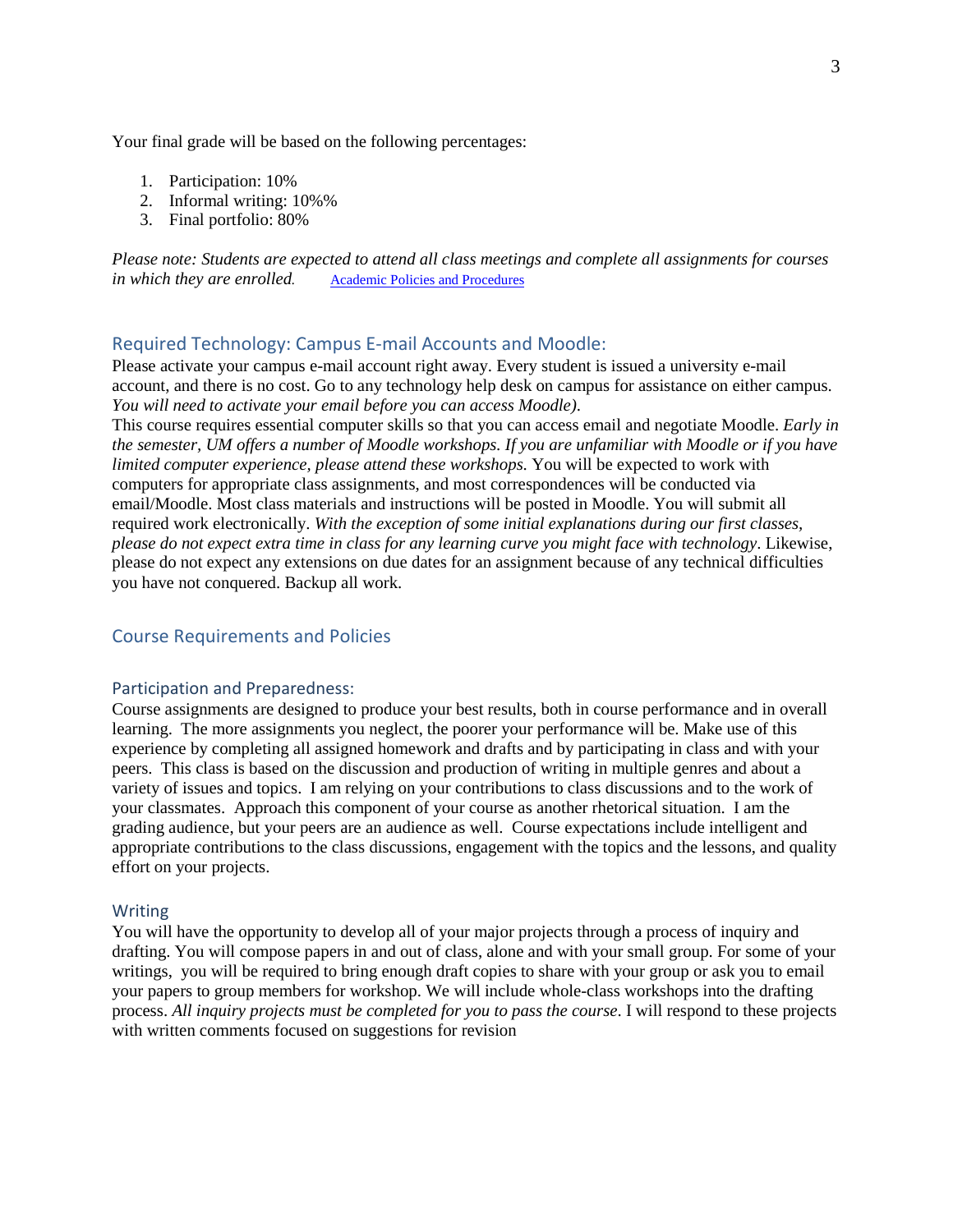#### Procedural basics for written work

1. Complete all reading and writing assignments on time. Be sure that all written assignments (except for in-class work) are word-processed.

2. Use the following format for submitting written assignments unless instructed otherwise or unless you're following specific genre conventions:

Provide a basic header in the upper left hand corner of page 1:

- **TH** Your name
- **T** Course section and number
- **Instructor's Name**
- **Date**
- $\Box$  Doublespace the text
- $\Box$  Use one inch margins
- $\Box$  Use a standard 12 point font & Times New Roman
- $\Box$  Number all pages in the upper right hand cornerstarting with page 2
- Use a works cited page as needed
- 3. Keep copies of all your work, as hard copy and on CD, disk, or memory card
- 4. Save everything in your working portfolio.

# Common Policies and Procedures

#### Registration-related issues

*Students who are registered for a course but do not attend the first two class meetings may be required by the instructor to drop the course. This rule allows for early identification of class vacancies to permit other students to add into classes. Students absent and not allowed to remain must drop the course by CyberBear or turn in a drop slip to the Registration Counter in Griz Central or the Registrar's Office at the Missoula College to avoid receiving a failing grade. Students who know they will be absent should contact the instructor in advance.*

#### Attendance

Attendance is mandatory. You cannot learn if you are not exposed to the ideas and the work of the course. Be in class, be on time, and be prepared for the work of the day. If you do so, you will do well in the course.

If you must miss class, you are responsible for obtaining any handouts or assignments for the class. Make sure you talk with your instructor in advance if you are worried about meeting a deadline or missing a class.

#### *T/R classes*

More than two absences from a T/R class will compromise your grade. Five or more absences from a T/R class will result in a failing grade.

3rd absence: final grade drops one letter grade

4th absence: final grade drops one letter grade

 $5<sup>th</sup>$  absence: final grade is an F

#### Late Work.

If you miss a draft deadline, you've missed a crucial chance for feedback on your work. If you aren't ready with a response to a group member's draft, you're letting down someone who is counting on you for help. If you aren't prepared for class, you limit your own voice and